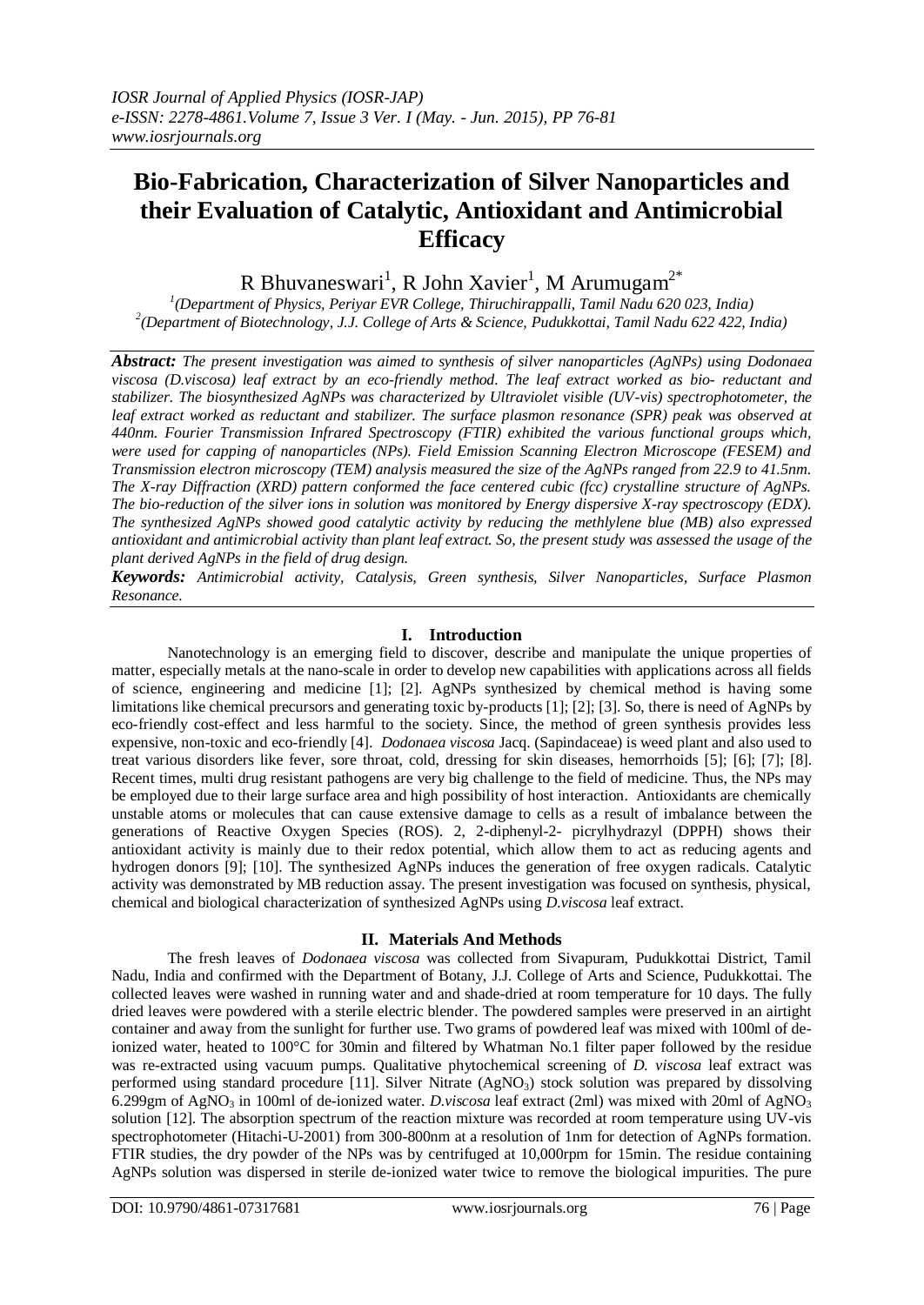residue was dried in oven at 70°C overnight. The dried, powdered NPs were subjected to FTIR analysis on a Perkin-Elmer spectrum on the instrumental resolution of  $4cm^{-1}$  in the transmission mode of  $4000-400cm^{-1}$  in KBR pellets. XRD measurement of AgNPs solution, a drop-coated on glass slide was done on XPERT-PRO, D-8, with 30kv, 40mA with Cu kα radians at 2θ angle. The particles size was calculated using the Debye Scherrer's formula,

 $D= K\lambda/\beta cos\theta$  — (1)

Where, D is the particle size, K is constant (shape factor),  $\lambda$  is the wavelength of X-ray (0.1541nm), β is the Full Width Half Maximum (FWHM) and θ is the diffraction angle corresponding to the lattice plane. The morphology of AgNPs was analysed using Field Emission Scanning Electron Microscopy (Joel JSM-6701 FESEM). Thin films of the samples were prepared with aluminium foil by dropping a small amount of the sample onto the copper grid and the EDX analysis also done with same sample by FESEM (BRUKER-INDIA, FESEM) equipped with an EDAX attachment. The size distribution and the average size of the AgNPs was estimated on the basis of TEM micrographs. The samples were placed over a carbon tape and dried and pinch of dried sample was coated with a thin layer of platinum in an auto fine coater. TEM was performed using JEM 1011, JEOL, Japan. The antimicrobial activity was investigated against human pathogenic organisms like *Staphylococcus aureus, Pseudomonas aeruginosa, Bacillus subtilis, E.coli, Klebsiella pneumonia* and *Candida albicans* using the disk-diffusion method. The pure cultures were collected from the Raja Muthiah Medical College, Annamalai Nagar, Tamil Nadu and subcultures in Muller-Hinton Agar (MHA). The pathogens were swabbed uniformly onto culture medium using sterile cotton swabs. To evaluate the antibacterial activity of the AgNPs, 25, 50 and 100µl of AgNPs solutions were dropped over the disk. All the petri plates containing organism and AgNPs solutions were incubated at 37°C for 24hrs, the diameter of the zone of inhibition was measured in millimeter. If the NPs has any effect against pathogenic organisms in certain concentrations, then no organism will grow in around the area of disk. The diameter of the zone of inhibition indicates the efficacy of the AgNPs. Different concentrations of AgNPs (10, 20, 30, 40 and 50µl/ml) was prepared, from the each concentrations 3ml of AgNPs solution was mixed with 1ml of DPPH solution (prepared using methanol) and for the control ascorbic acid was used as standard antioxidant. The tubes were incubated in dark place for 30 min and absorbance was measured at 517nm using UV–visible spectrophotometer [9].

> (Absorbance <sub>control</sub> – Absorbance test sample) % of inhibition =  $\times 100$   $\longrightarrow$   $(2)$ Absorbance <sub>control</sub>

The catalytic activity of AgNPs was performed by two reactions were evaluated in standard quartz cell using the MB reduction assay. In the first reaction, 1ml of MB ( $1\times10^{-4}$ M) was mixed with 0.4 ml of leaf extract and 1.6 ml of distilled water. In the second reaction, 1ml of MB  $(1\times10^{-4}$  M) was added to 0.4 ml leaf extract with 1.6 ml of synthesized AgNPs and the absorption spectra were recorded at three different intervals (30, 45 and 60min) by UV-vis spectrophotometer.

### **III. Results And Discussion**

Phytochemical investigation revealed the alkaloids, saponins, phenols and flavonoids are present, while the glycosides, tannins and cardiac glycosides are absent. The reaction-mixture composed of AgNO3 and *D. viscosa* leaf extract showed a color change from colorless to dark brown in colour which might be is due to excitation of the Surface Plasmon Resonance (SPR). The high intense peak was observed at 440nm (Fig.1) by UV-vis spectrophotometer, where the NPs formation was authenticated and similar result was obtained by Njagi et al. [13]; Basavegowda and Lee [14]. FTIR analysis was performed to identify the available bio-molecules responsible for capping and stabilizing the synthesized AgNPs. The synthesized AgNPs revealed strong bands  $(\text{fig.2})$  at 3374cm<sup>-1</sup>, 2920cm<sup>-1</sup>, 2352cm<sup>-1</sup> 1641cm<sup>-1</sup>, 1391cm<sup>-1</sup> and 1036cm<sup>-1</sup>. The band at 3374cm<sup>-1</sup> was corresponding with O-H band stretching. The peak at 2920cm<sup>-1</sup> was corresponding with the vibration of C-H band of aliphatic groups, the results coincidence with Ashokkumar et al., [15] on *Gloriosa superba* leaf extract. The other bands 2352, 1641, 1391 and 1036cm<sup>-1</sup> were corresponding with N-H stretching vibration of amines groups, C=C stretching of amide groups, –C-N- stretching vibration and C-O stretch vibration of alcohols, carboxylic acid, protein respectively. XRD pattern was indicated the particle structure and calculated the size of AgNPs. i.e peaks of AgNPs at 38.03º, 44.01º, 46.11º and 65.02º were corresponding to (111), (200), (100) and (220) plane values (Fig.3). The intense peak at 38.03° indicates a high degree of crystallinity. In overall XRD indicates the face centered cubic (fcc) crystalline structure and similar result has been reported by Basavegowda and Lee [14]; Shenny et al. [16]. The size of the AgNPs was calculated, it found to be ranged between 8.95 to 46.71nm and the average size was around 22.18nm. TEM image was declared that the particles are mostly spherical in shape and size was found varying from 22.9 to 41.5nm (fig.4). FESEM (Fig. 5.a) clearly exhibit the particles were spherical in shape, some were irregular and mostly aggregated, few particles were present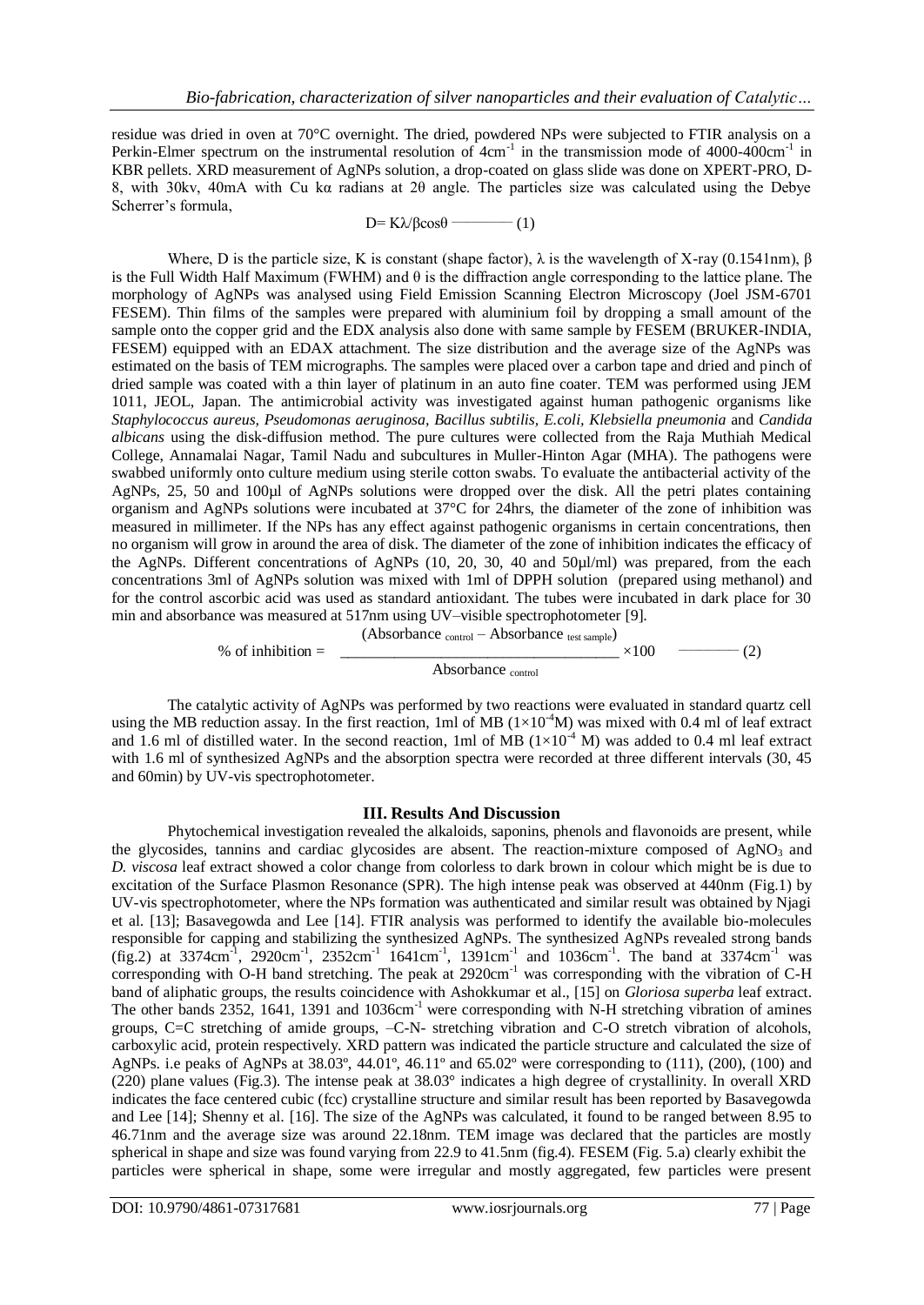individually. This result of FESEM coincides with Njagi et al. [17]; Jeeva et al. [18]. The major element compositions of the AgNPs were studied using EDX, the sharp peaks indicate the reduction of  $AgNO<sub>3</sub>$  to  $AgNPs$ (Fig. 5.b). The antibacterial activity of biosynthesized AgNPs against human pathogens were measured by a zone of inhibition and compared with controls viz.,  $AgNO<sub>3</sub>$  and commercial antibiotic disk (Fig.7.a-f) (Table.1). The biosynthesized AgNPs were found to have the highest antibacterial activity against *S.aureus* (15mm, Fig.7.a) and *B. Subtilis* (13mm, Fig. 7.b) in 100µl/ml while, the minimum antibacterial activity Fig.7 was recorded against *K. pneumonia* (12.6mm, Fig.7.d), *E.coli* (11.2mm, Fig.(7.e), *C. albicans* (10.10mm, Fig. 7(f)) and *P. aeruginosa* (10mm, Fig.7.c). Logeswari et al., [19] stated the NPs affect the respiratory chain, cell division of the organisms and finally lead to cell death. While, release silver ions into the microbial cells enhance the bio-cidal activity [20]; [21]. The antioxidant potential of biosynthesized AgNPs was measured by DPPH assay. Biosynthesized AgNPs shows stronger DPPH activity than the plant extract [22] (Fig.8). As shown in fig. 6, MB exhibits a main absorption peak (λmax) at 750nm. After 30 min, MB absorbance was gradually decreased and was shifted to higher wavelength. The decrease of absorbance is indication of the ability of Phytoextract to degrade the MB. The reduction of MB in the presence of AgNPs showed greater catalytic activity and their composites without any reduction agent for MB dye reduction. The reaction mixture containing plant extract, synthesized AgNPs and MB at the end of 30 min time interval showed a decrease in the absorbance of MB and increase of SPR peak of AgNPs, similar result agrees with Pal et al. [23].



**IV. FIGURES AND TABLES** 

**Figure.1 UV-Visible spectrum of biosynthesized AgNPs using** *Dodonaea viscosa* **leaf extract.**



**Figure.2 FTIR spectrum of biosynthesized AgNPs using** *Dodonaea viscosa* **leaf extract.**



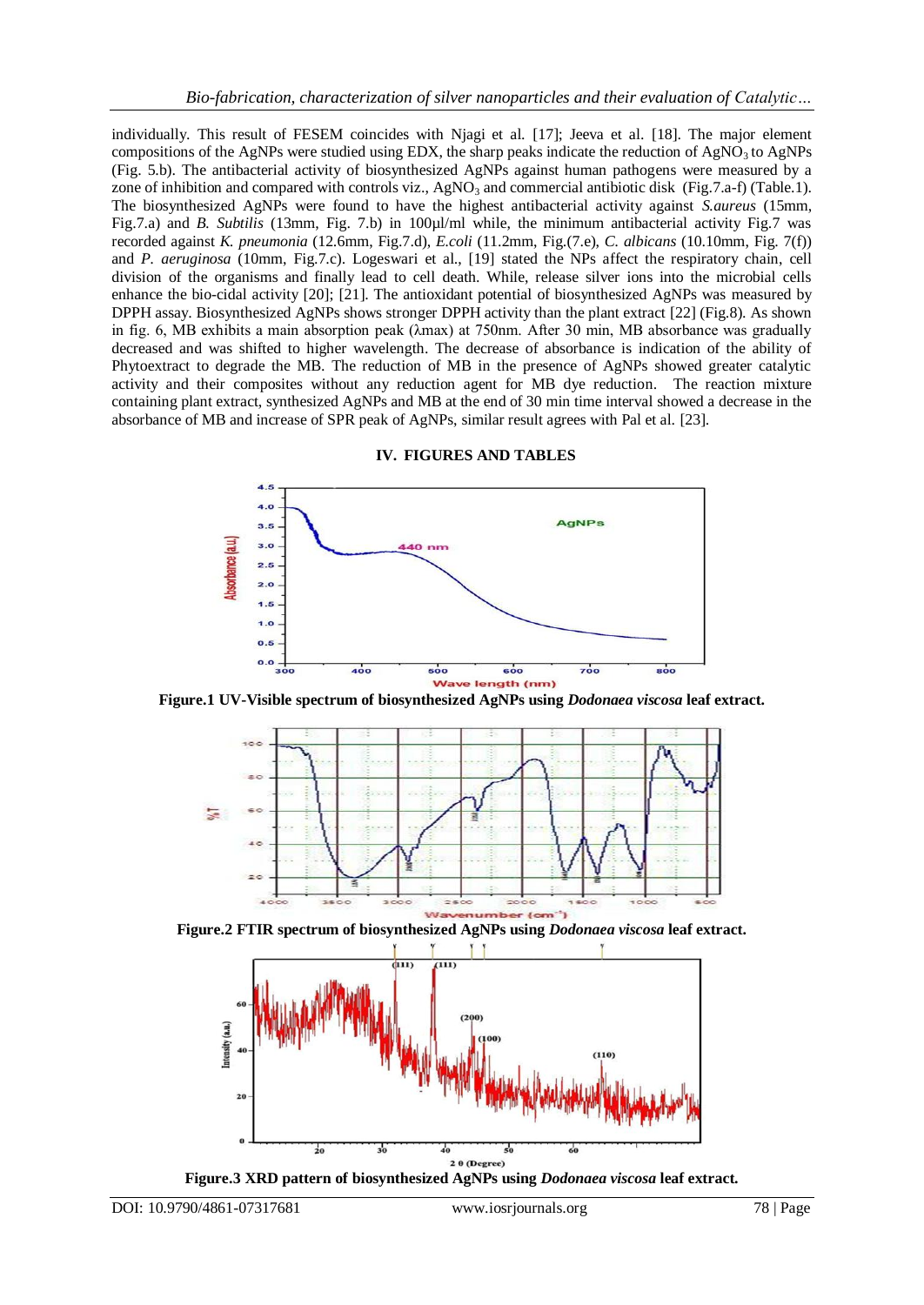

**Figure.4 TEM image of biosynthesized AgNPs using** *Dodonaea viscosa* **leaf extract.**



**Figure.5. (a) Field emission SEM analysis and (b) EDX of silver nanoparticles synthesized using**  *Dodonaea viscosa* **leaf extract**



**Fig. 6 UV–Vis spectra of methylene blue degradation test for catalytic assay** 



**Figure.7 Antimicrobial activity of AgNPs using** *Dodonaea viscosa* **leaf extracts by disc diffusion method. (a)** *Staphylococcus aureus* **(b)** *Bacillus subtilis* **(c)** *Pseudomonas aeruginosa* **(d)** *Klebsiella pneumonia* **(e) :** *Escherichia coli* **(f)** *Candida albicans*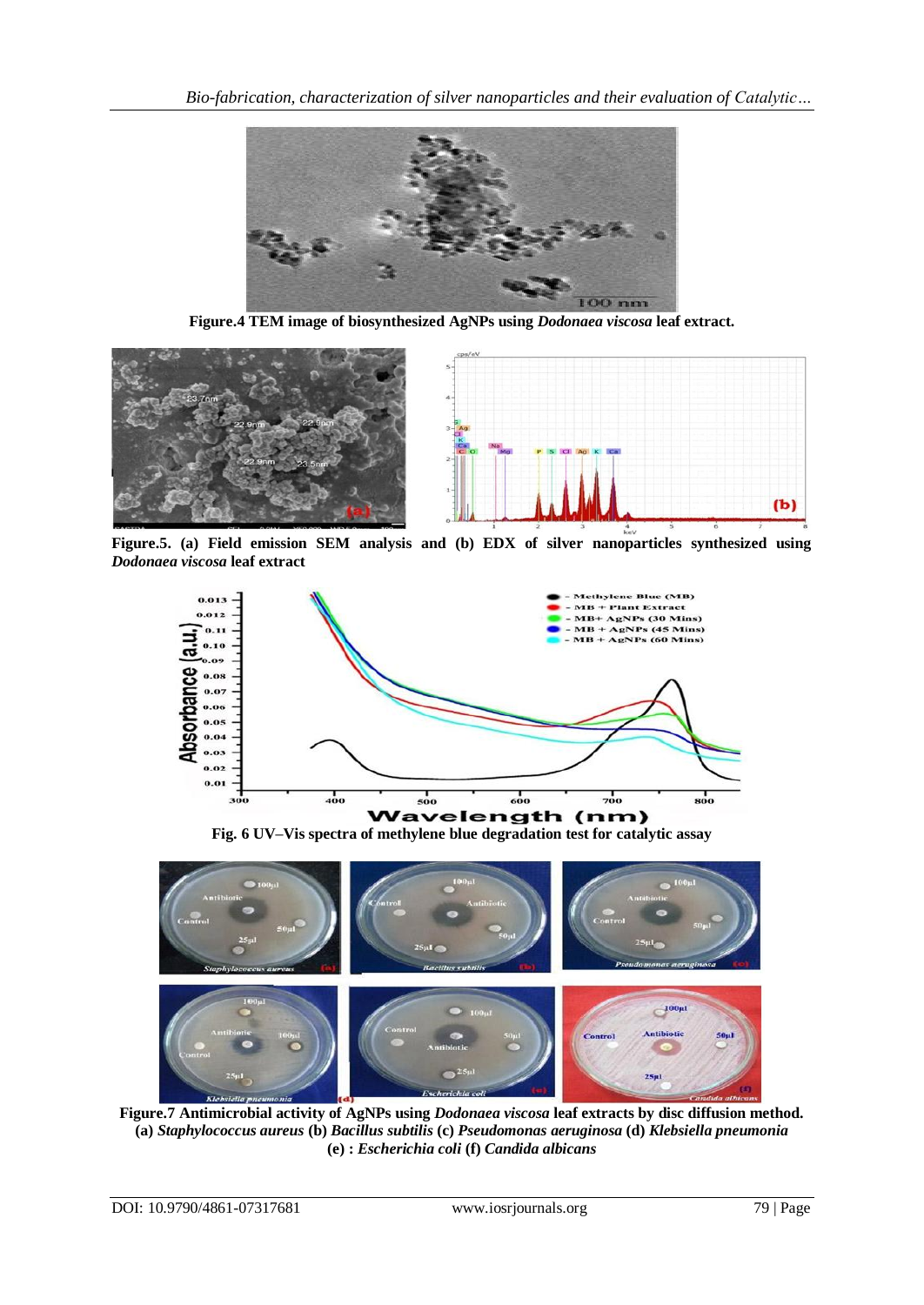

**Concentration of samples (µl/ml)** 

**Figure.8 Estimation of DPPH in phytosynthesized AgNPs and plant leaf extract of** *Dodonaea viscosa***.**

**Table.1. Zone of inhibition of synthesized silver nanoparticles using** *Dodonaea viscosa* **leaf extract against human pathogenic microorganisms**

|                  |                          |                    | Zone of inhibition (mm) |                 |                |
|------------------|--------------------------|--------------------|-------------------------|-----------------|----------------|
| Sl. No           | <b>Organisms</b>         | <b>Antibiotics</b> | 100ul                   | 50ul            | 25 ul          |
| l.               | Staphylococcus aureus    | $24.2 \pm 1.01$    | $15.0 + 0.25$           | $11.2 \pm 0.25$ | $9.7 \pm 0.20$ |
| 2.               | <b>Bacillus subtilis</b> | $24.3 \pm 0.62$    | $13.1 \pm 0.36$         | $11.1 \pm 0.65$ | $8.1 \pm 0.36$ |
| 3.               | Escherichia coli         | $26.2 \pm 0.64$    | $11.2 + 0.52$           | $10.1 \pm 0.36$ | $8.9 + 0.64$   |
| $\overline{4}$ . | Klebsiella pneumonia     | $24.4 \pm 1.05$    | $12.6 + 0.3$            | $10.0+0.25$     | $8.1 \pm 0.36$ |
| 5.               | Pseudomonas aeruginosa   | $27.2 \pm 1.05$    | $10.01 \pm 0.30$        | $9.7 + 0.25$    | $7.2 \pm 0.25$ |
| 6.               | Candida albicans         | $14.4 + 0.56$      | $10.10 \pm 0.40$        | $8.2 + 0.32$    | $7.3 \pm 0.40$ |

#### **V. Conclusion**

Current global scenario on environmental protection from increasing pollutants and multidrug resistant pathogens is an immediate need for producing the viable phytoactive biosynthesized AgNPs. The present study indicates the purpose of using leaf extract of *D.viscosa* for the synthesis of 22.9-41.5nm sized AgNPs. Polyphenols, alkaloids, saponins and flavanoids in the leaf extract acted as reducing and capping agent, as stated by the FTIR analysis. AgNPs expressed a high purity and crystallinity by the XRD pattern. Biological activities like antibacterial, antioxidant and catalytic demonstrated strong response against their respective assay. By a well defined phyto-synthetic approach of this study may support a possible of biosynthesized AgNPs to be utilized in different disciplines.

#### **References**

- [1]. K. G. M. Nair, P. Magudapathy, P. Gangopadhyay, B.K. Panigrahi, S. Dhara, Electrical transport studies of Ag nanoclusters embedded in glass matrix, Physica. B: Conden. Matt, 299, 2001, 142-146.
- [2]. H.S. Sharma, S.F. Ali, Z.R. Tian, S.M. Hussain, J.J. Schlager, P.O. Sjoquist, A. Sharma, D.F. Muresanu, Chronic treatment with nanoparticles exacerbate hyperthermia induced blood-brain barrier breakdown, cognitive dysfunction and brain pathology in the rat. Neuroprotective effects of nanowired-antioxidant compound H-290/51. J. Nanosci. Nanotech, 9(8), 2009, 5073-90.
- [3]. K.N. Thakkar, S.S. Mhatre, R.Y. Parikh: Biological synthesis of metallic nanoparticles, Nanomed. Nanotech. Biol. Med. 6(2), 2010, 257-162.
- [4]. [N. Krumov, I.N. Perner, S. Oder, V. Gotcheva, A. Angelov, C. Posten, Production of Inorganic Nanoparticles by Microorganisms, Chem. Eng. Technol, 32(7), 2009, 1026-1035.
- [5]. D. Lemordant, Contribution à l'ethnobotanique éthiopienne, J. Agric. Trop. Bot. Appl. 18, 1971, 142-149.
- [6]. P.C.M. Jansen, Spices, condiments and medicinal plants in Ethiopia, their taxonomy and agricultural significance. Centre for Agricultural Publishing and Documentation, Wageningen, Netherlands, 1981, 121-126.
- [7]. G. Abate, Ethiopian, Traditional Medicine, second ed., Addis Ababa (University Press: Addis Ababa, 1989), 18-22.
- [8]. M. Tadesse, Traditional use of some plants in Ethiopia, Vol. 1. Proc 13<sup>th</sup> Plenary Meeting of AETFAT, Zomba, Malawi (1994) 28-34.
- [9]. A. Sofowora, Medicinal Plants and Traditional Medicinal in Africa, Second edt. Sunshine House, Ibadan, Nigeria: Spectrum Books Ltd, Screening Plants for Bioactive Agents, 1993, 16-22.
- [10]. G. Wolf, The discovery of the antioxidant function of vitamin E: the contribution of Henry A. Mattill. J. Nutrition. 135, 2005, 363– 366
- [11]. K.M. Abou El-nour, A. Eftaiha, A. Al-Warthan, R.A. Ammar, Synthesis and applications of silver nanoparticles, Arab. J. Chem, 3(3), 2010, 135-140.
- [12]. J.Y. Song, B.S. Kim, Rapid biological synthesis of silver nanoparticles using plant extracts, J. Bioproc. Biosyst. Eng, 32(1), 2009, 79-84.
- [13]. E.C. Njagi, H. Huang, L. Staffer, H. Genuine, H.M. Galindo, J.B. Collins, G.E. Houng, S.L. Suib, Langmuir, 27, 2011, 216-271. [14]. N. Basavegowda, Y. R. Lee, Synthesis of silver nanoparticles using Satsuma mandarin
- [14]. N. Basavegowda, Y. R. Lee, Synthesis of silver nanoparticles using Satsuma mandarin (*Citrus unshiu*) peel extract: a novel
- approach towards waste utilization, Materials Letters, 109, 2013, 31–33. [15]. S. Ashokkumar, S. Ravi, S. Velmurugan, Green synthesis of silver nanoparticles from *Gloriosa superba* L. leaf extract and their catalytic activity, Spectrochimica Acta, Part A: Molecular and Biomolecular Spectroscopy, 115, 2013, 388–392.
- [16]. Sheny D, Mathew J, Philip D, Phytosynthesis of Au, Ag and Au–Ag bimetallic nanoparticles using aqueous extract and dried leaf of *Anacardium occidentale*. Spectrochim Acta Part A Mol Biomol Spectrosc 79, 2011, 254–262
- [17]. Morones J.R, Elechiguerra J.L, Camacho A, Holt K, Kouri J.B, Ramirez J.T, Yacaman M.J. The bactericidal effect of silver nanoparticles. Nanotechnology, 16, 2005, 2346-2353.
- [18]. M. Jeeva, M. Thiyagarajan, V. Elangovan, N. Geetha P. Venkatachalam, *Caesalpinia coriaria* leaf extracts mediated biosynthesis of metallic silver nanoparticles and their antibacterial activity against clinically isolated pathogens, J. Indust. Crop. Prod. 52, 2014,